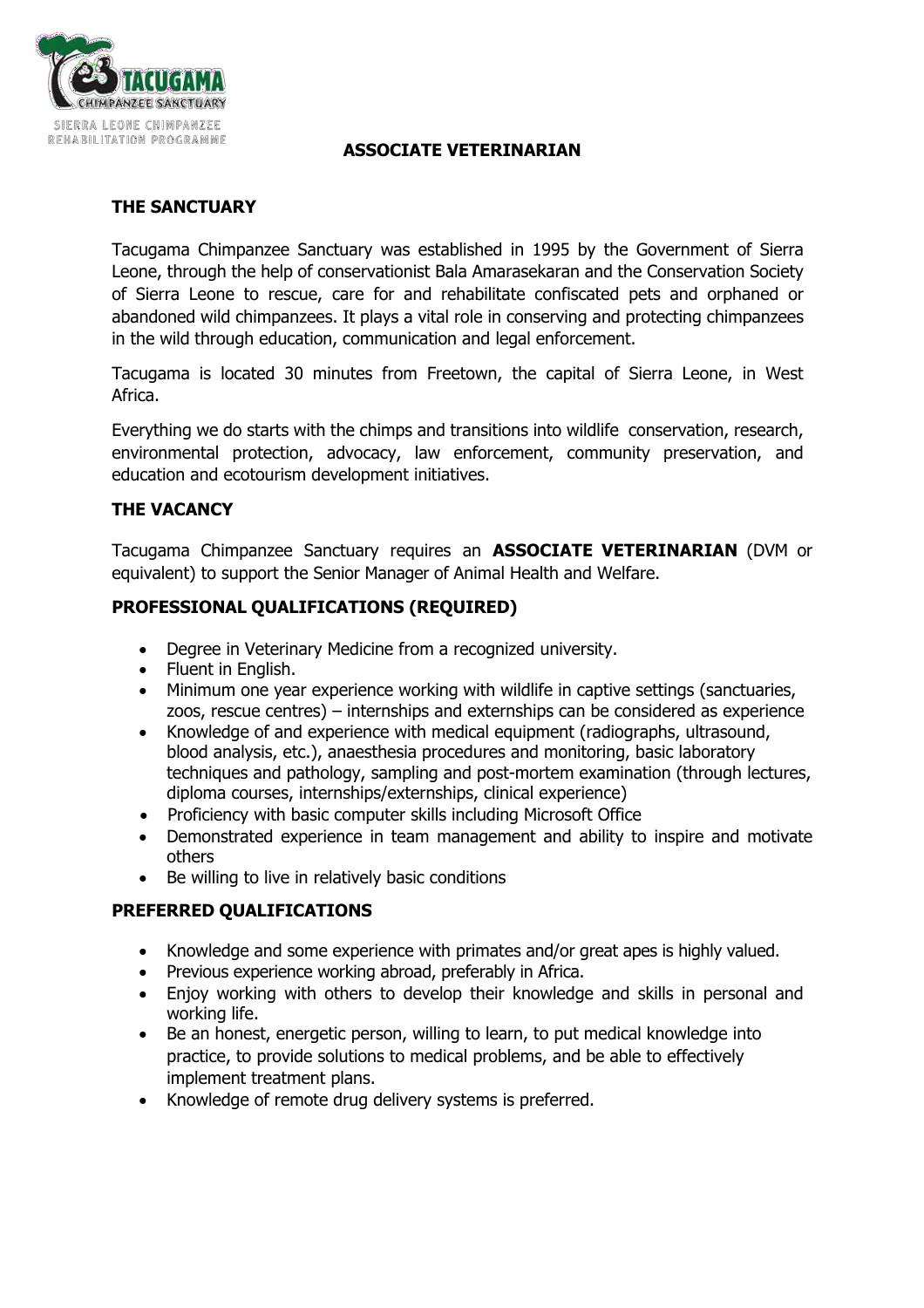

# **DUTIES AND RESPONSIBILITIES**

The associate veterinarian is responsible for the daily health and welfare of the **111** resident chimpanzees (*Pan troglodytes verus*), located in the sanctuary.

The position will be responsible for coordinating and overseeing the activities of the animal care staff, including organic waste management, enrichment program, health & safety, appropriate cleaning of the dens and enclosures, daily chimpanzee nutrition program, among other activities.

- Observation and general management of chimpanzee health following standard operating procedures (daily sanctuary rounds).
- Respond to identified health problems, including dispensing and/or administering medications.
- Assist in the implementation of disease prevention measures and emergency medical care.
- Assist in health checks and close monitoring of newly rescued chimpanzees in quarantine (deworming, vaccination).
- Help to perform basic pathology (post-mortem examination procedures and sample collection).
- Basic laboratory activities (fecal sampling and analysis, rapid blood tests, etc.).
- Fill in and maintain daily data records (Excel documents).
- Help with the ongoing disease research based on the work of several predecessors.
- Help with weekly capacity building.
- Health and zoonotic disease prevention.
- Monitor chimpanzee diet and nutrition (quantity and ingredients offered in the diet).
- Inventory management of veterinary supplies (medicines and consumables).
- Assist with design & implementation of the chimpanzee enrichment programme, including developing new ideas and monitoring safety and efficacy.
- Monthly enrichment reports to the Senior Manager of Animal Health & Welfare.
- Support during additional sanctuary events and activities if possible.
- Care for other sanctuary species which may be present (duiker, civets).
- Monitoring the quality of the chimpanzee drinking water (water treatment).
- Monitoring the enclosures dens and chimpanzee related facilities.
- Conduct weekly medical rounds with the resident veterinarian to discuss clinical cases, best therapeutic options and possible management activities.
- Support during events and extra activities when possible.

## **THE TEAM**

- (1) Senior Manager of Animal Health & Welfare
- (1) Associate Veterinarian
- (13) Care staff
- (111) Resident Chimpanzees